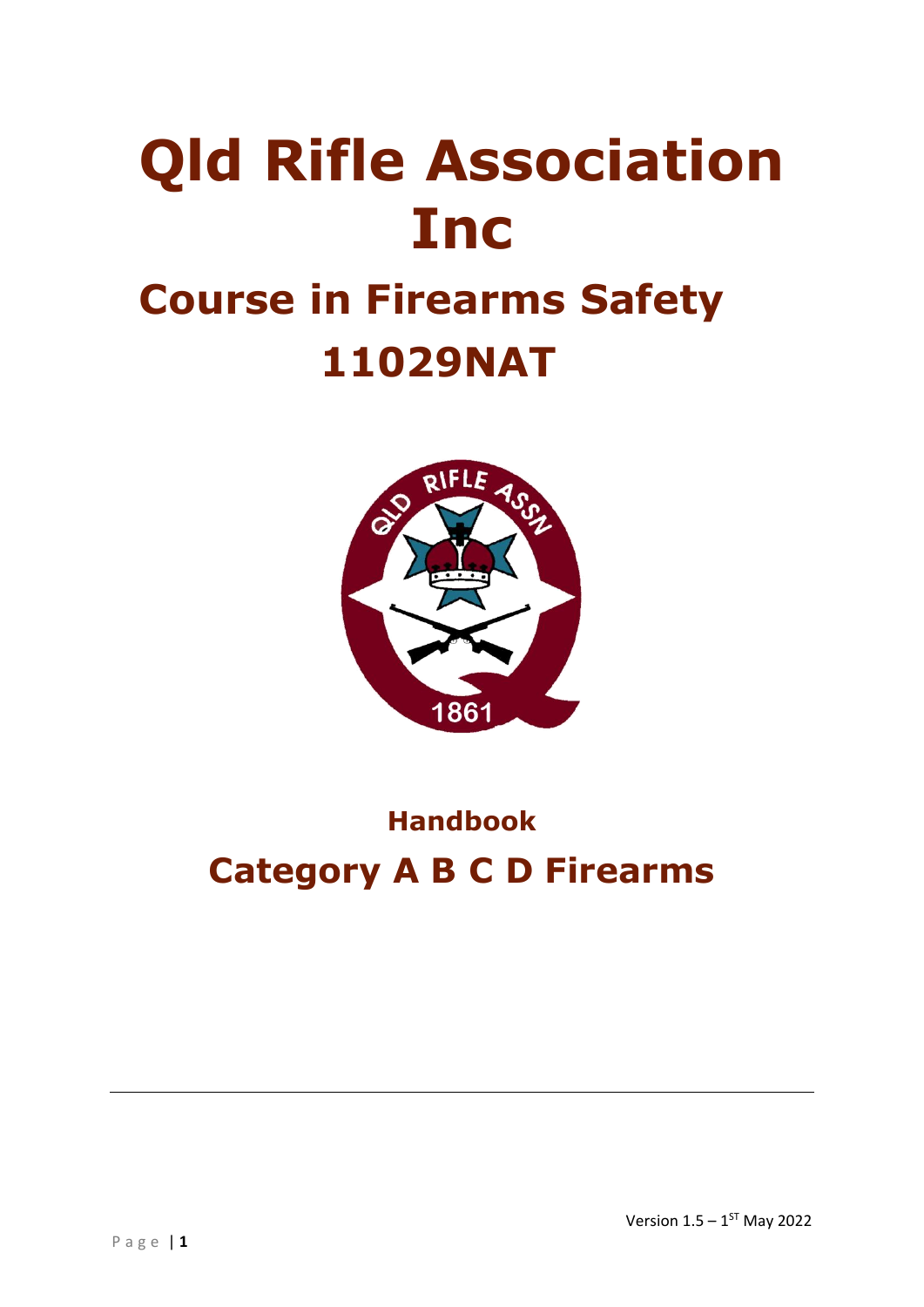# **Basic Rules**

- 1. Treat every firearm as Loaded
- 2. Always point firearm in a safe direction
- 3. Never have loaded firearms in car, home, or camp
- 4. Identify your target and what is behind it
- 5. Never fire at hard surfaces or water
- 6. Store ammunition and firearms separately
- 7. No **Alcohol** or **Drugs** when handling firearms
- 8. Do not climb fences or obstacles with loaded firearms

#### *You are in Possession of a firearm when you are in control of it.*

*Firearm danger zone is the arc through which the rifle can be pointed or moved.*

**Action types**



It is only the action that constitutes a firearm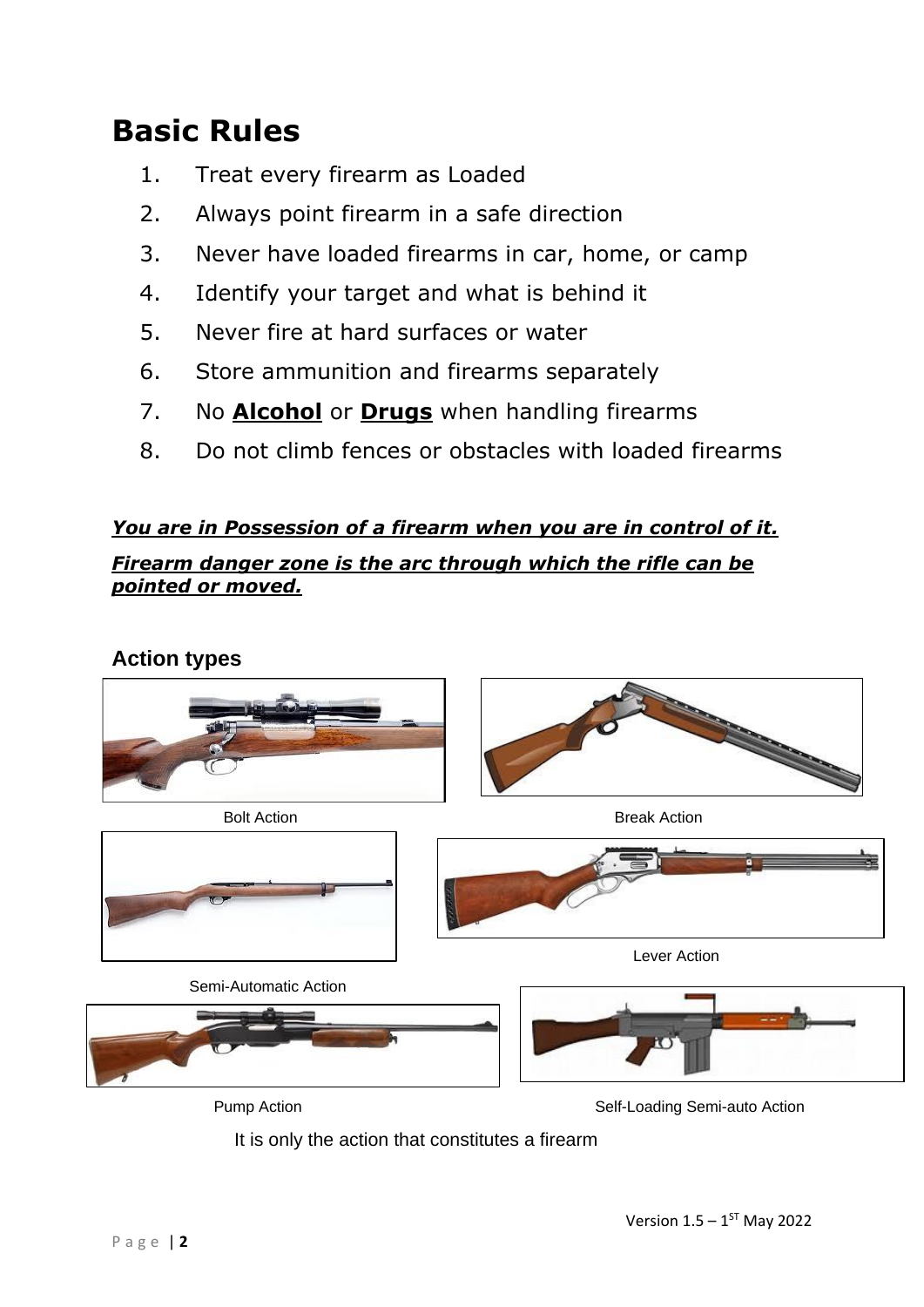#### **Checking to ensure the firearm is safe**

- 1. Point in safe direction
- 2. Ensure action is open
- 3. Ensure no ammunition
- 4. Check breach
- 5. Check barrel
- 6. Stating in a clear voice breach clear

#### **Sequence of actions when handed a firearm**

#### **Point in safe direction**

Extract Extract Eject Inspect Leave open

#### *Bolt action Break action*

Unlock Break action Inspect Leave open

#### **Range etiquette**

When first arriving at range you must sign the range register and show licence to range officer.

Safety at a range is the responsibility of **every user of the range** not just the range officer.

Range officer is there to open and close the range also to enforce rules and as a point of authority and as a reporting point in case of an incident or event

In the event of a safety breach **anyone** on the range can call a cease fire or stop firing, you must then stop shooting and await further instructions from the range officer.

The range officer will ensure that all firearms are safe before allowing persons forward of the firing line.

Firing can only proceed when a range officer is present, and the command to fire is given

#### **Modification to Firearms**

You must not remove any serial number You must not make any changes that will change the firearm as it appears on your weapons list

### **Hunting**

Must have permission of the landowner, each time you visit. (In writing recommended.) Must not shoot over roads

Must not allow shot to leave property

Must be humane in killing of animals

Do not shot over water or onto hard surfaces

The firearm must be made safe before entering a building, car, or camp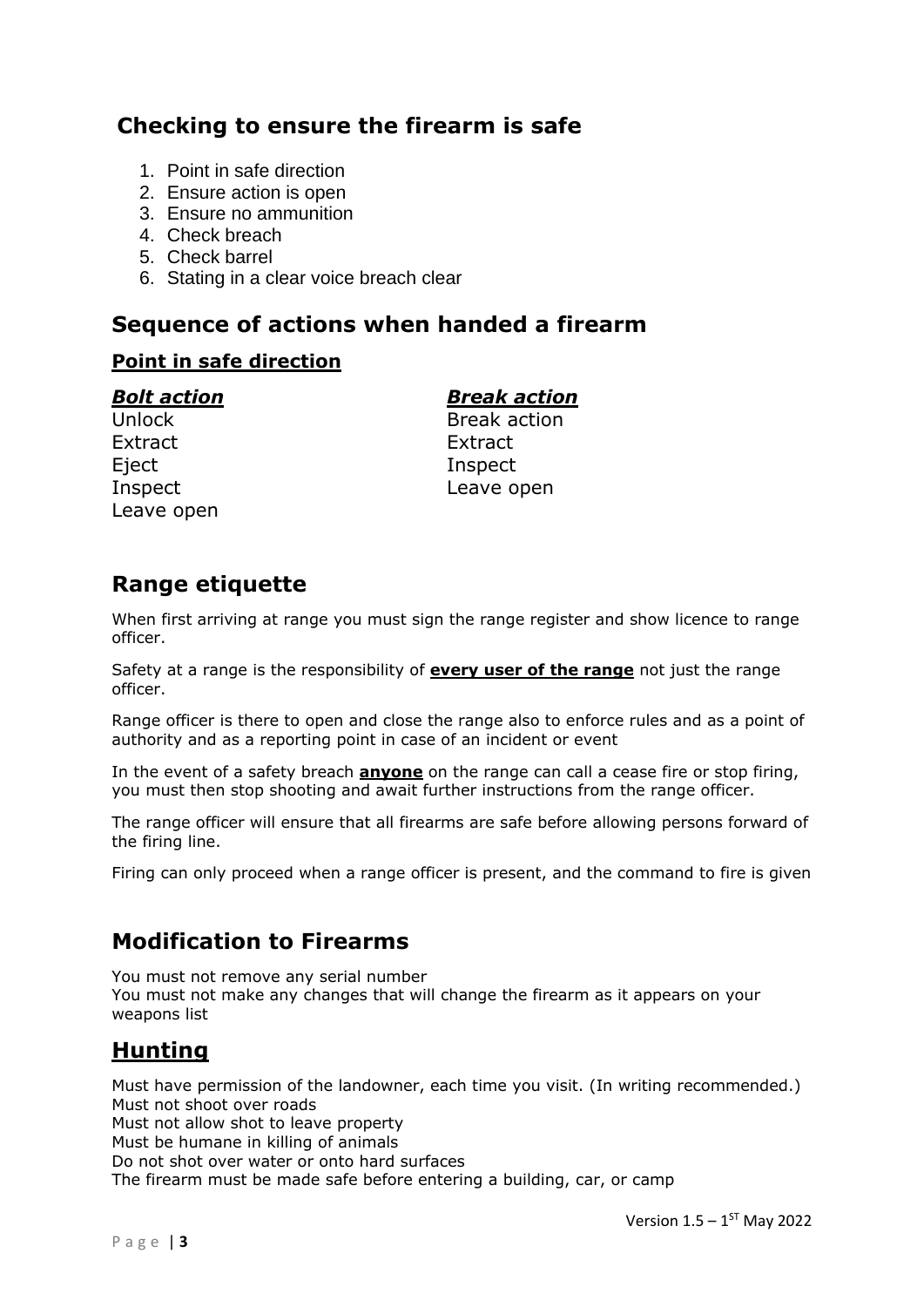#### **Responsible owner will –**

Keep firearms well maintained

Use and maintain hunting ethics

Will maintain firearm security at all times.

# **The weapon – Quick Reference**

Weapons are classified into a number of categories. The licence type you have, and your genuine reason determine the categories of weapons you are able to acquire.

#### **Category A**

Rimfire rifles; single or double barrel break action shotguns; paintball guns; air rifles; and power heads. Must be 75cm or greater in length. Miniature cannons under 120cm in barrel length as prescribed in the Act.

#### **Category B**

Centre-fire rifles (other than semi-automatic); shotgun/rifle combinations. Must be 75cm or greater in length. Black powder Rifles. (Cap and Ball)

#### **Category C (Restricted Use)**

Semi-automatic or pump action shotguns (up to five rounds); and semi-automatic rimfire rifles (up to ten rounds).

#### **Category D (Restricted Use)**

Self-loading centre-fire rifles; Self-loading semi-automatic shotguns (over5 rounds); and Self-loading semi-automatic rimfire rifles (over ten rounds).

#### **Category E (Restrictions Apply)**

Bullet-proof vests.

#### **Category H (Restricted Use)**

Handguns.

#### **Category M Crossbow and Category M Miscellaneous (Some Restrictions Apply)**

Crossbows, certain knives, and other handheld items capable of causing bodily harm.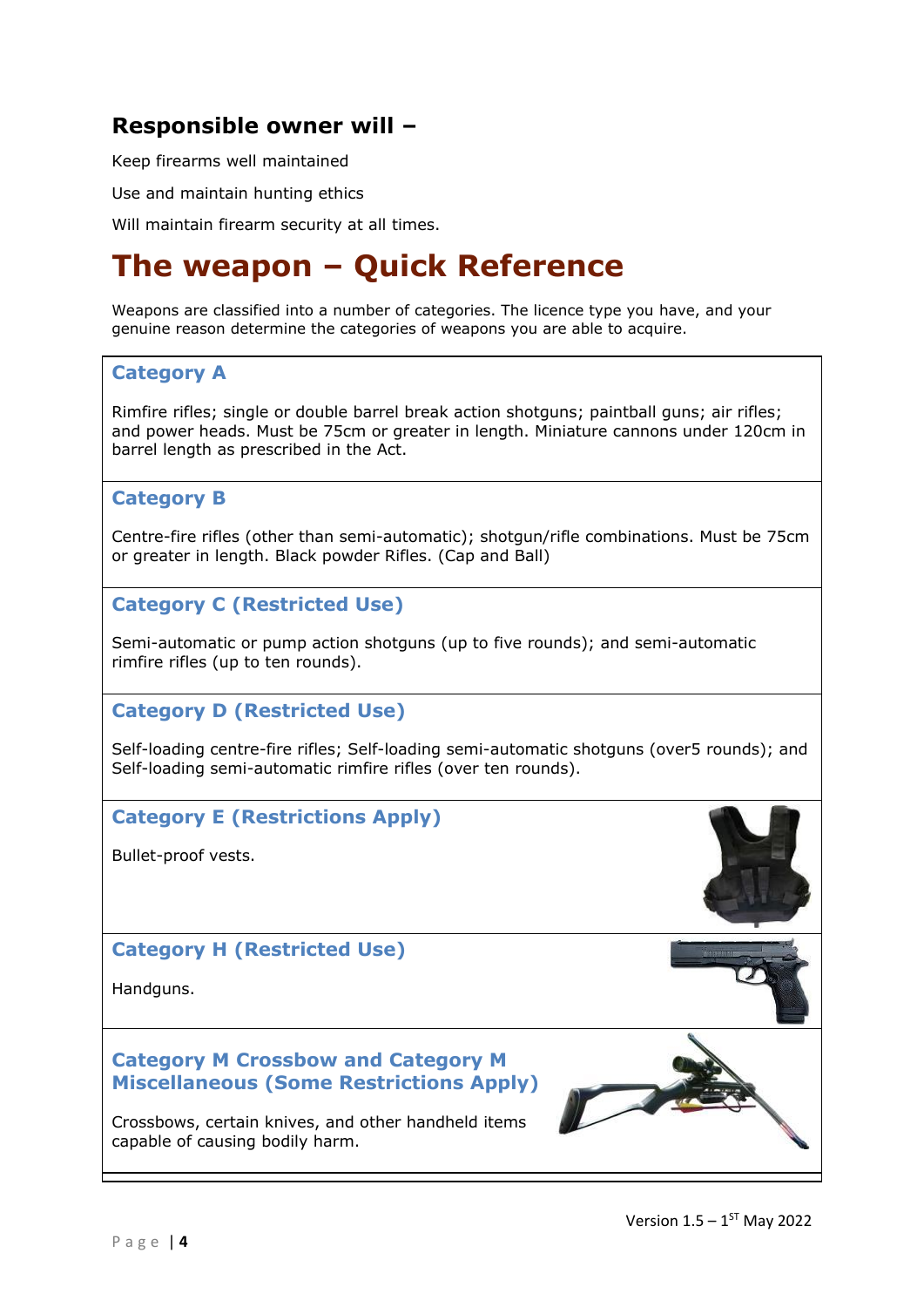#### **Category R (Restricted)**

Machine guns, fully automatic large calibre military weapons. (Collectors)

#### **Other Restricted items**

Non-mechanised devices like handcuffs or nunchaku.

#### **Obtaining a Licence**

- 1. Complete a course in firearms safety
- 2. Have a genuine reason for obtaining the licence self-defence is not a genuine reason.
	- a. Sport, target shooting and collecting
	- b. Occupational rural purposes & recreational shooting on rural land
	- c. Military re-enactment.
- 3. Meet storage requirements
- 4. Be of good character
- 5. Complete Queensland Weapons Act application for licence can be 1 to 10 years.
- 6. Wait.

#### **Obtaining a Firearm**

- 1. Must be holder of a Queensland weapons act firearms licence
- 2. Must have a current permit to acquire 6 months
- 3. Must have transaction brokered.

#### **Disposing of a Firearm**

It **mus**t be brokered

#### **Sending Firearms**

Via registered post to a dealer or police officer (in official capacity)

#### **Ammunition**

You must be the holder of a Queensland weapons act firearms licence to purchase or be in procession of.

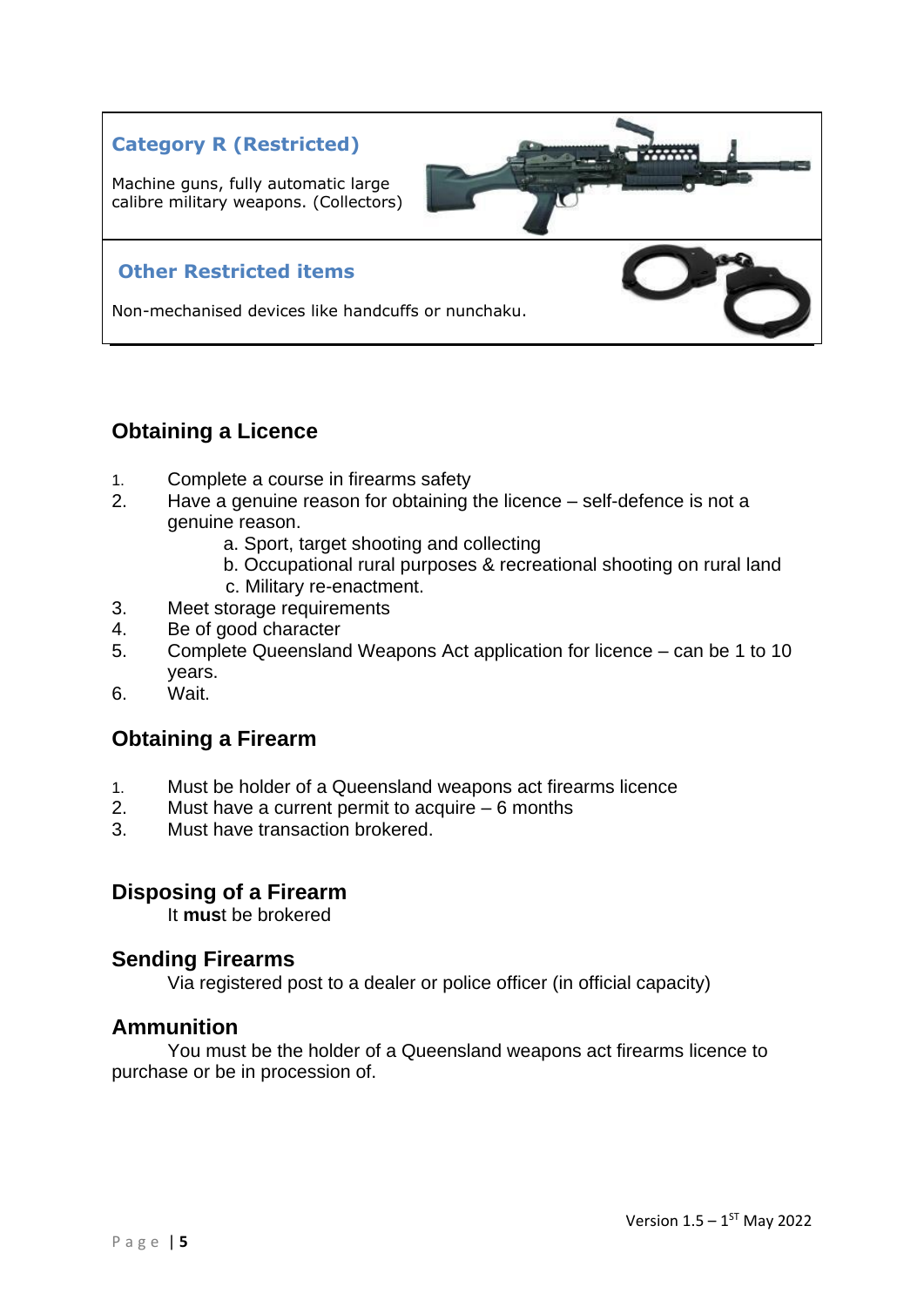### **Weapons Licensing Change in Circumstance Form must be completed with 14 days**

Weapons Licensing have introduced an on-line form to enable Queensland weapons licence holders to advise of their change in circumstances relating to "Change of Address" and/or "Contact Details".

Only use this on-line service if:

• You have a valid and current email address. • You have a valid and current Queensland Weapons Licence. • You have changed your residential, postal and/or weapons storage address/s. • You have changed your contact details (Home, Mobile, Work, Fax, or Email Address).

**Do NOT** use on-line service if:

• Your change of address affects your current genuine reason for which your licence is currently issued.

• You have moved from Queensland to another State or Territory.

• You have changed your Weapons Storage Facility address from Queensland to another State or Territory.

• You are changing **any** business particulars.

Please note: Weapons Licensing may contact you for further information where your change of address affects the genuine reason for which your licence is issued.

For any other change, please contact Weapons Licensing on **(07) 3015 7777**.

# **Travelling & Storage in or on vehicles**

#### **The weapon must be unloaded**

Section 61 of the *Weapons Regulation 2016* states that a person in control of a weapon must ensure the weapon is not placed in or on a vehicle unless:

- 1. If the vehicle has a lockable boot, the weapon is locked in the boot; otherwise:
- (a) the weapon is locked in a metal container fixed to the vehicle; or
- (b) the weapon is in a securely closed container that is out of sight in the vehicle.
- 2. The metal container and anything on or attached to it, must not suggest that a weapon is inside.
- 3. A person in control of a weapon (whether or not the person has custody of it) must ensure the weapon is not left in an unlocked vehicle if the vehicle is not being attended by someone licensed to possess the weapon.

4. The weapon must always be unloaded, and the bolt and magazine removed if possible.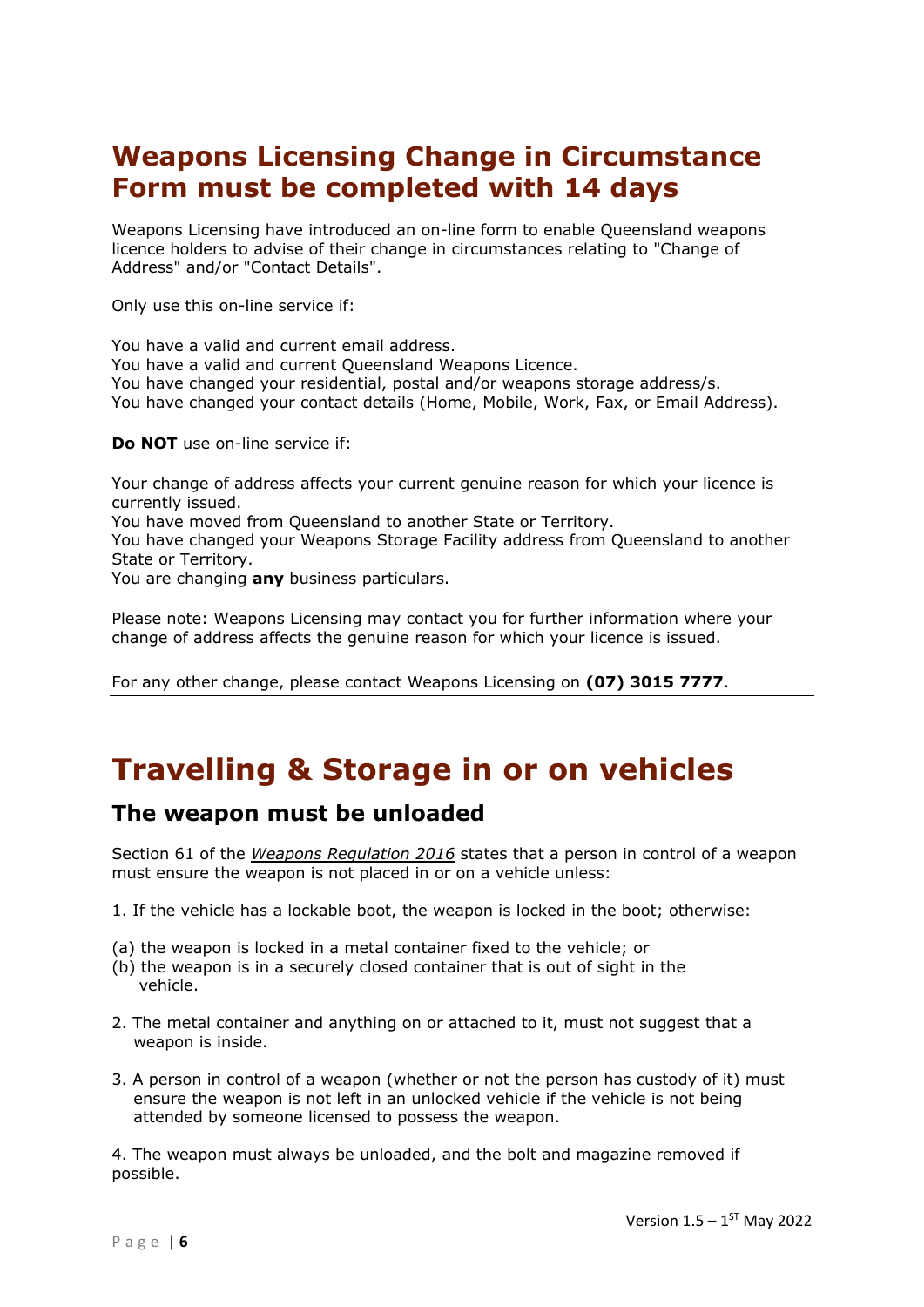## **How to store your weapon**

| Thirty or fewer<br>(or any number of<br>weapons for a<br>Miscellaneous<br>licence) | A, B, C, E & M | Unloaded, with the<br>bolt removed or the<br>action broken | In a locked<br>container<br>constructed of solid<br>steel or solid<br>timber, and securely<br>fixed to the frame<br>or floor of a<br>permanent building<br>if the container<br>weighs less than<br>150kg.<br>Container must be<br>kept locked with a<br>sturdy combination<br>lock, keyed lock, or<br>keyed padlock. |
|------------------------------------------------------------------------------------|----------------|------------------------------------------------------------|----------------------------------------------------------------------------------------------------------------------------------------------------------------------------------------------------------------------------------------------------------------------------------------------------------------------|
|                                                                                    |                |                                                            |                                                                                                                                                                                                                                                                                                                      |

(Category D, H, R- stored as required under the Weapons Act 1990)

#### **Ammunition, Powder & Primers**

Must be securely stored away from firearms.

#### **Ammunition Types**

**Centre fire** – has a primer at base of case that is struck by firing pin

**Rim fire** – has a rim around the base of the case that is filled with primer paste that ignites when stuck by a firing pin.

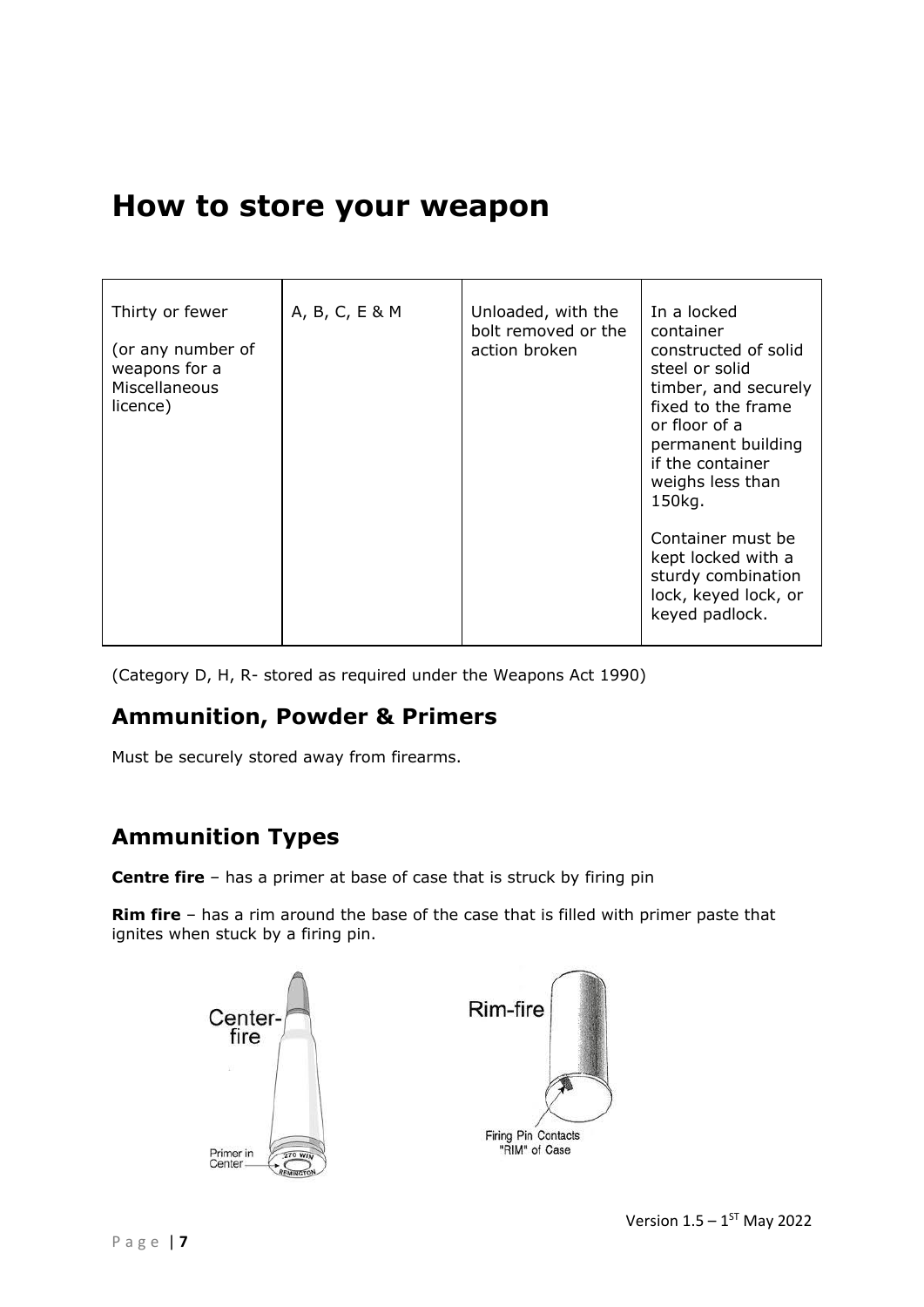#### **Ensure that you use the correct ammunition for the firearm that you are using**

#### **Misfires or Hang fires**

This is where after the firing pin strikes the primer it fails to ignite.

- **1. Keep rifle pointed at target**
- **2. Wait 30 seconds then open the action under control and remove the round safely.**

#### **Danger Ranges and Effective Ranges**

The effective range of a bullet is where you can reasonably expect to hit what you are aiming at.

The danger range of a bullet is the total distance that a bullet can travel.

| Calibre       | Effective            | <b>Danger</b>   |
|---------------|----------------------|-----------------|
| .22           | 100mtrs              | <b>1500mtrs</b> |
| 5.56(.223)    | 450mtrs              | <b>2450mtrs</b> |
| 7.62(.308)    | 600mtrs              | 4050mtrs        |
| 12.7(.50 Cal) | 1800 <sub>mtrs</sub> | 6600mtrs        |
| 12 Gauge      |                      |                 |
| SG            |                      | 680mtrs         |
| Nr 6 shot     |                      | 280mtrs         |
| Nr 2 Shot     |                      | 380mtrs         |
| Solids        |                      | 680mtrs         |

**Note: The effective range is for hunting rifles not target or sniper rifles**

#### **Useful web sites**

#### **Queensland Weapons Licensing**

**<http://www.police.qld.gov.au/programs/weaponsLicensing>**

#### **Queensland Rifle Association [www.qldrifle.com](http://www.qldrifle.com/)**

What happens now? You will receive your "Statement of Attainment" in the mail, after your USI number has been verified, you then need a genuine reason, sports and target shooting or recreational hunting and then apply online for your licence